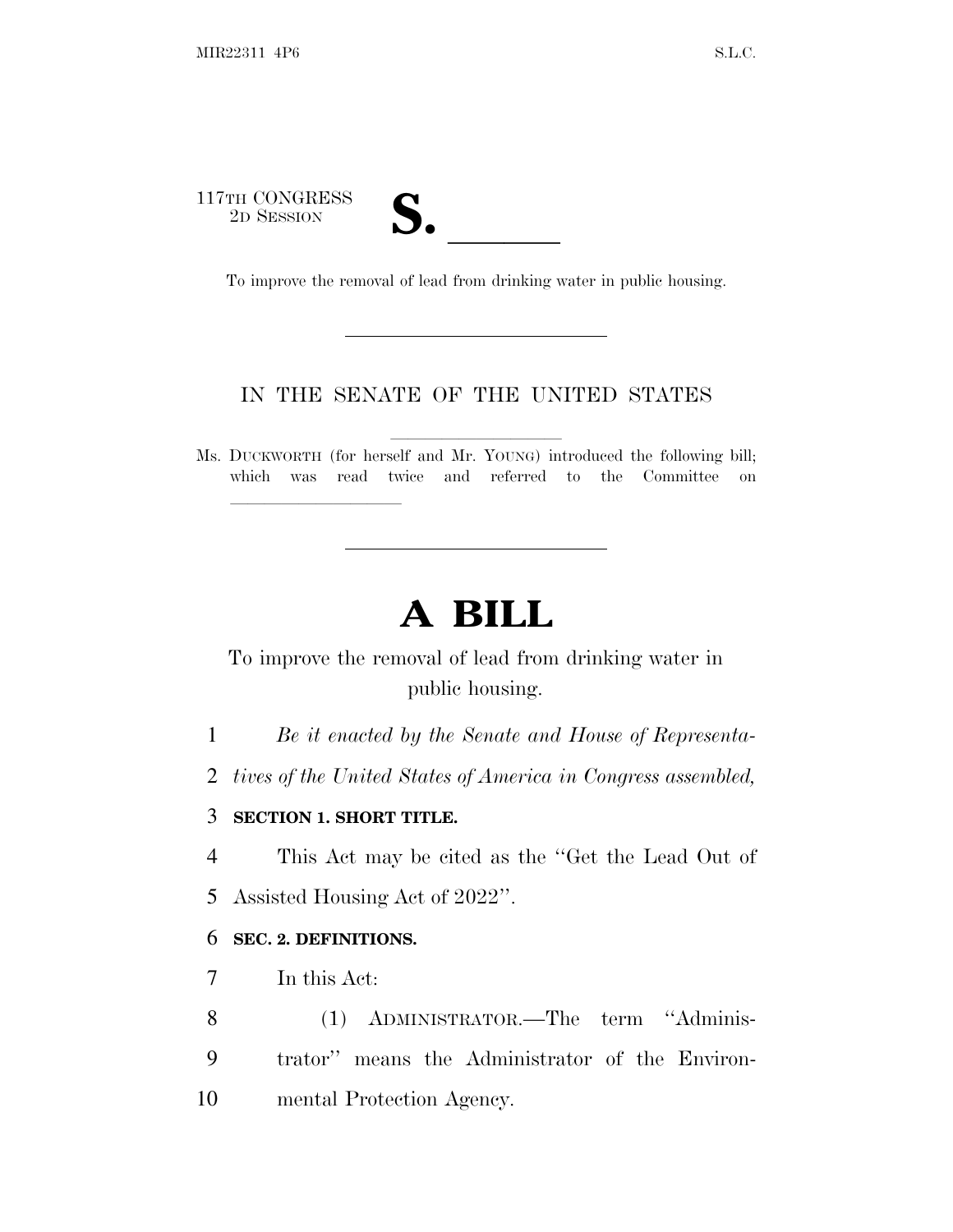| $\mathbf{1}$   | (2) DEPARTMENT.—The term "Department"                |
|----------------|------------------------------------------------------|
| $\overline{2}$ | means the Department of Housing and Urban De-        |
| 3              | velopment.                                           |
| $\overline{4}$ | (3) LEAD SERVICE LINE.—The term "lead serv-          |
| 5              | ice line" has the meaning given the term in section  |
| 6              | 1459B(a) of the Safe Drinking Water Act (42          |
| $\tau$         | U.S.C. $300j-19b(a)$ ).                              |
| 8              | (4) PILOT PROGRAM.—The term "pilot pro-              |
| 9              | gram" means the program for providing grants es-     |
| 10             | tablished under section $6(a)$ .                     |
| 11             | (5) SECRETARY.—The term "Secretary" means            |
| 12             | the Secretary of Housing and Urban Development.      |
| 13             | SEC. 3. SENSE OF CONGRESS.                           |
| 14             | It is the sense of Congress that—                    |
| 15             | (1) lead is a dangerous neurotoxin that can per-     |
| 16             | manently impact brain development, especially in     |
| 17             | young children;                                      |
| 18             | (2) the Centers for Disease Control and Preven-      |
| 19             | tion, the Environmental Protection Agency, the       |
| 20             | American Association of Pediatrics, and many other   |
| 21             | entities have determined that there is no safe level |
| 22             | of lead exposure;                                    |
| 23             | (3) for vulnerable populations like young chil-      |
| 24             | dren, pregnant mothers, and the elderly, exposure to |
| 25             | lead can be life altering;                           |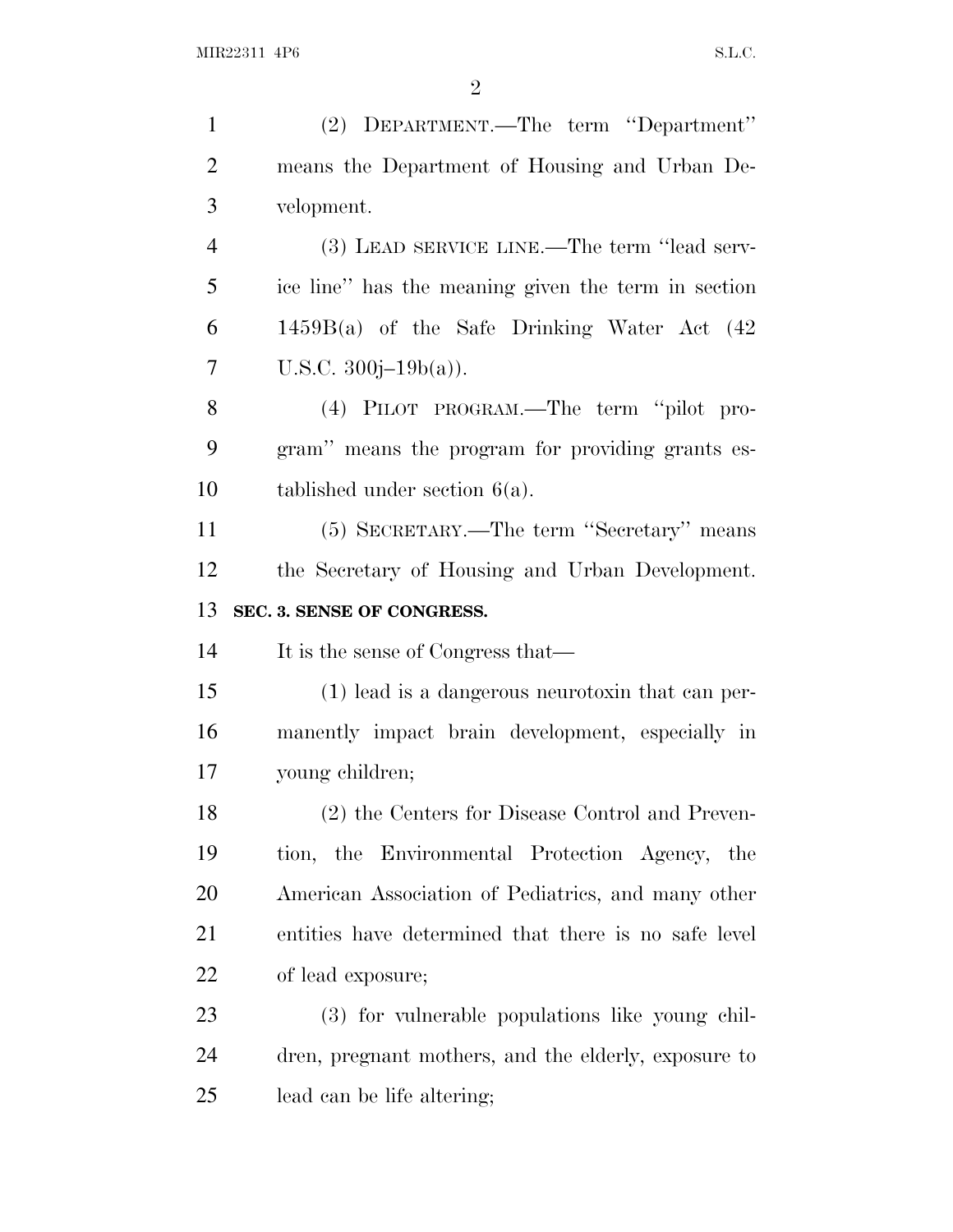| $\mathbf{1}$   | (4) evidence is mounting that the lead in drink-            |
|----------------|-------------------------------------------------------------|
| $\overline{2}$ | ing water problem in the United States is grossly           |
| 3              | underestimated and inadequately addressed;                  |
| $\overline{4}$ | (5) according to the Environmental Protection               |
| 5              | Agency, lead service lines are the single largest           |
| 6              | source of lead in drinking water; and                       |
| 7              | (6) partial lead service line replacement, where            |
| 8              | only a portion of a lead service line is replaced, can      |
| 9              | increase lead exposure.                                     |
| 10             | SEC. 4. UNIFORM PHYSICAL CONDITION STANDARDS.               |
| 11             | The Secretary, in consultation with the Adminis-            |
| 12             | trator, shall amend the physical condition standards set    |
| 13             | forth in section 5.703 of title 24, Code of Federal Regula- |
| 14             | tions, to require that—                                     |
| 15             | (1) the entities responsible for maintaining                |
| 16             | housing inspect building systems to determine, using        |
| 17             | tests that incorporate the best available technology        |
| 18             | and science, if—                                            |
| 19             | (A) there are lead service lines; or                        |
| 20             | (B) there is lead in the interior plumbing;                 |
| 21             | and                                                         |
| <u>22</u>      | $(2)$ if a lead service line is found or lead is            |
| 23             | found in a service line that connects to the interior       |
| 24             | plumbing of the housing at the water meter, the en-         |
| 25             | tity responsible for maintaining the housing shall—         |
|                |                                                             |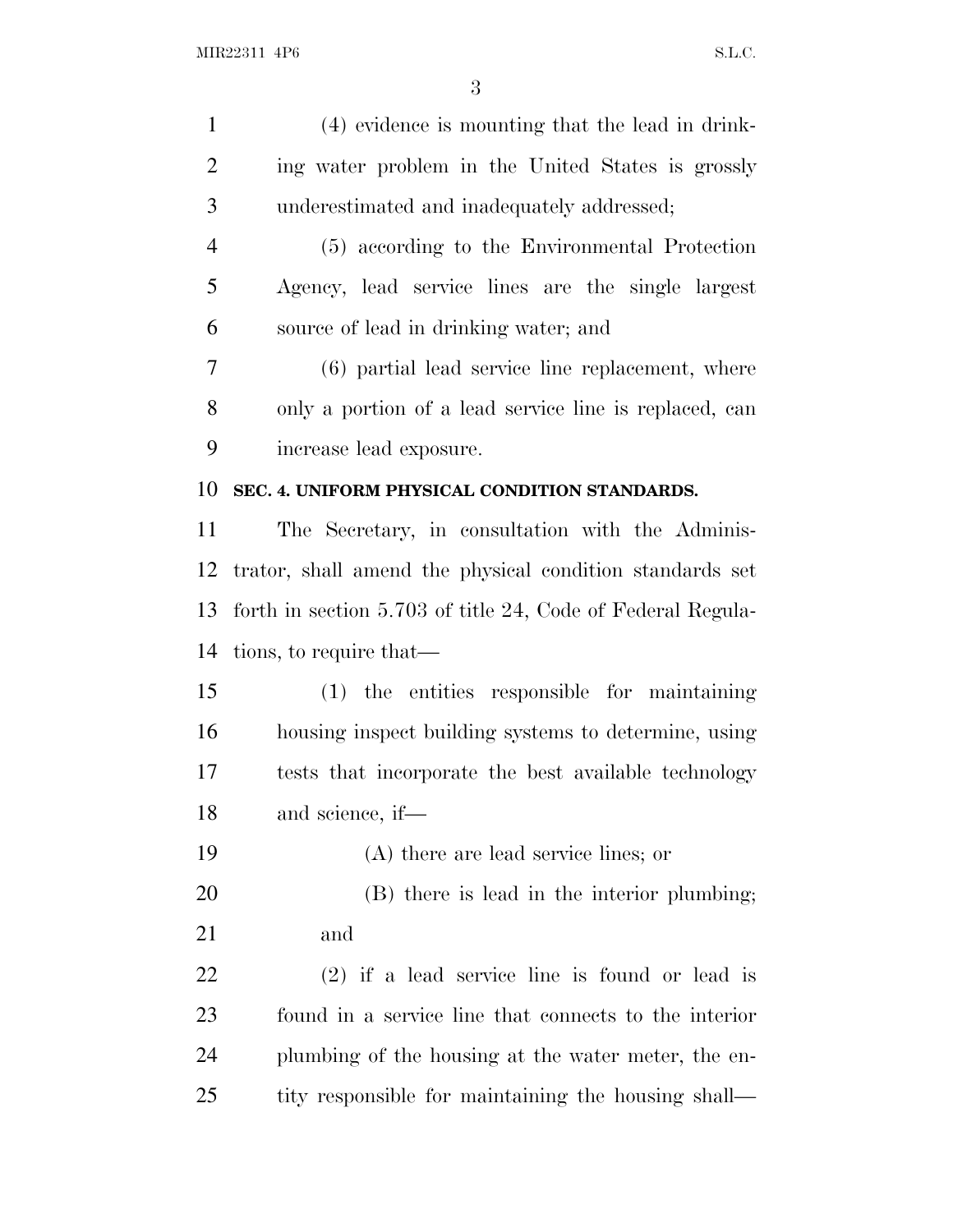| $\mathbf{1}$   | $(A)$ not later than 1 day after the date on               |
|----------------|------------------------------------------------------------|
| $\overline{2}$ | which the lead is found, notify each tenant of             |
| 3              | the housing that the lead was found and of pre-            |
| $\overline{4}$ | cautions that should be taken to reduce expo-              |
| 5              | sure;                                                      |
| 6              | (B) disclose that information within 30                    |
| 7              | days to any drinking water provider relevant to            |
| 8              | the housing;                                               |
| 9              | (C) provide necessary interim measures to                  |
| 10             | reduce exposure to the lead, such as water fil-            |
| 11             | ters designed to remove lead and other innova-             |
| 12             | tive technologies, based on guidance from the              |
| 13             | Administrator; and                                         |
| 14             | (D) prohibit the partial replacement of                    |
| 15             | lead service lines.                                        |
| 16             | SEC. 5. AUTHORITY TO INSPECT ALL SOURCES OF LEAD.          |
| 17             | The Secretary may inspect all sources of lead con-         |
| 18             | tamination in housing assisted by a program of the De-     |
| 19             | partment and work in coordination with the Environ-        |
| 20             | mental Protection Agency to mitigate sources of lead expo- |
| 21             | sure, including as a result of water from the public water |
| 22             | supply, and ambient air levels, or industrial emissions.   |
| 23             | SEC. 6. HEALTHY HOMES LEAD IN DRINKING WATER PILOT         |
| 24             | PROGRAM.                                                   |
| 25             | (a) ESTABLISHMENT.-                                        |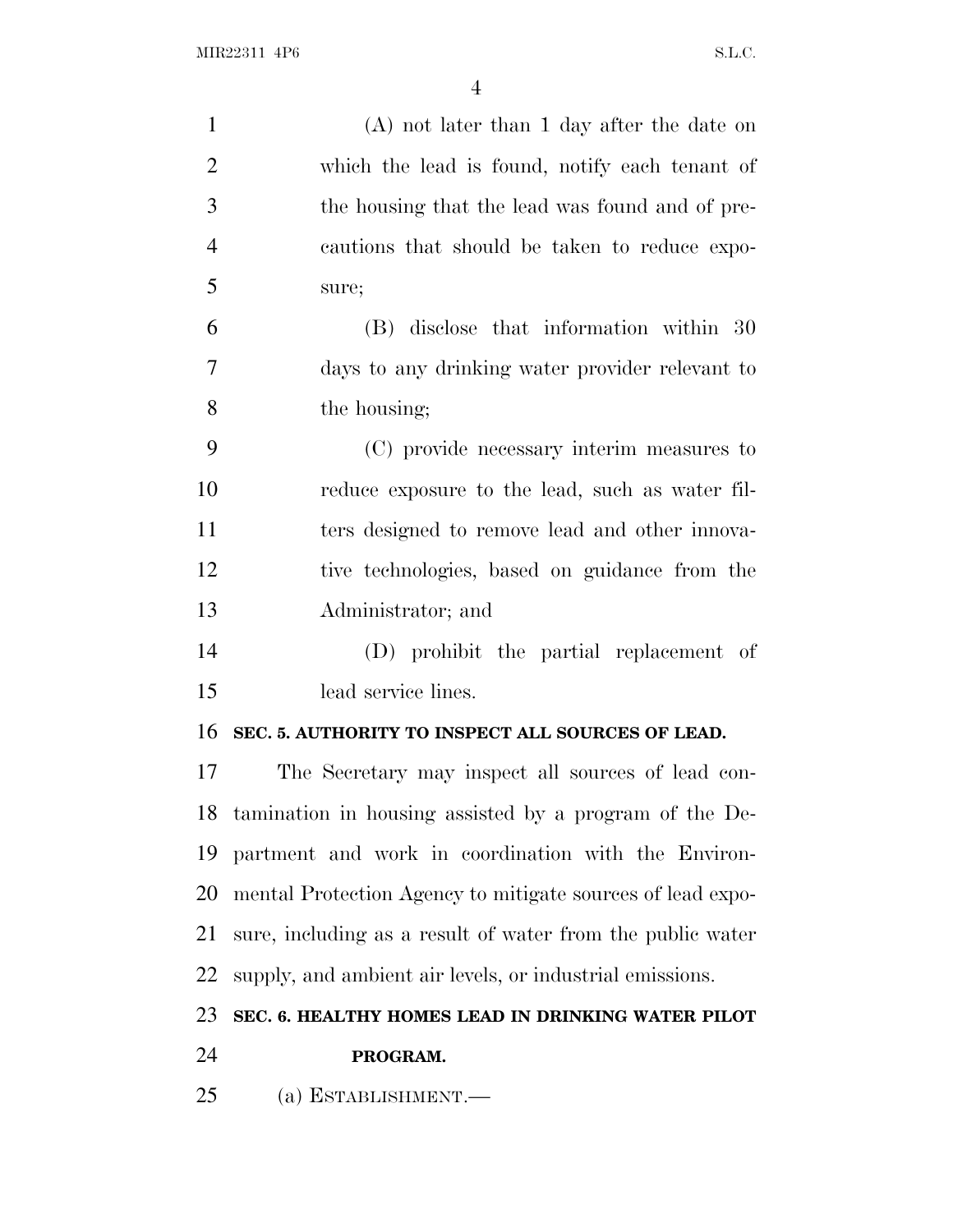| $\mathbf{1}$   | $(1)$ IN GENERAL.—Not later than 2 years after           |
|----------------|----------------------------------------------------------|
| $\overline{2}$ | the date of enactment of this Act, the Secretary         |
| 3              | shall begin providing grants to State and local gov-     |
| $\overline{4}$ | ernments responsible for developing consolidated         |
| 5              | plans under part 91 of title 24, Code of Federal         |
| 6              | Regulations.                                             |
| 7              | (2) PURPOSE.—The Secretary shall design the              |
| 8              | grants under the pilot program to-                       |
| 9              | (A) identify lead service lines and other                |
| 10             | sources of lead in drinking water serving hous-          |
| 11             | ing units and take steps to remediate those              |
| 12             | threats; and                                             |
| 13             | (B) optimize corrosion control treatment in              |
| 14             | public water systems serving housing units.              |
| 15             | (b) ACTIVITIES.—A State or local government receiv-      |
| 16             | ing a grant under the pilot program shall prioritize the |
| 17             | following activities:                                    |
| 18             | (1) Creating an inventory of lead service lines,         |
| 19             | which shall—                                             |
| 20             | (A) be published on the website of the                   |
| 21             | State or local government; and                           |
| 22             | (B) involve—                                             |
| 23             | (i) working with public water systems                    |
| 24             | (as defined in section 1401 of the Safe                  |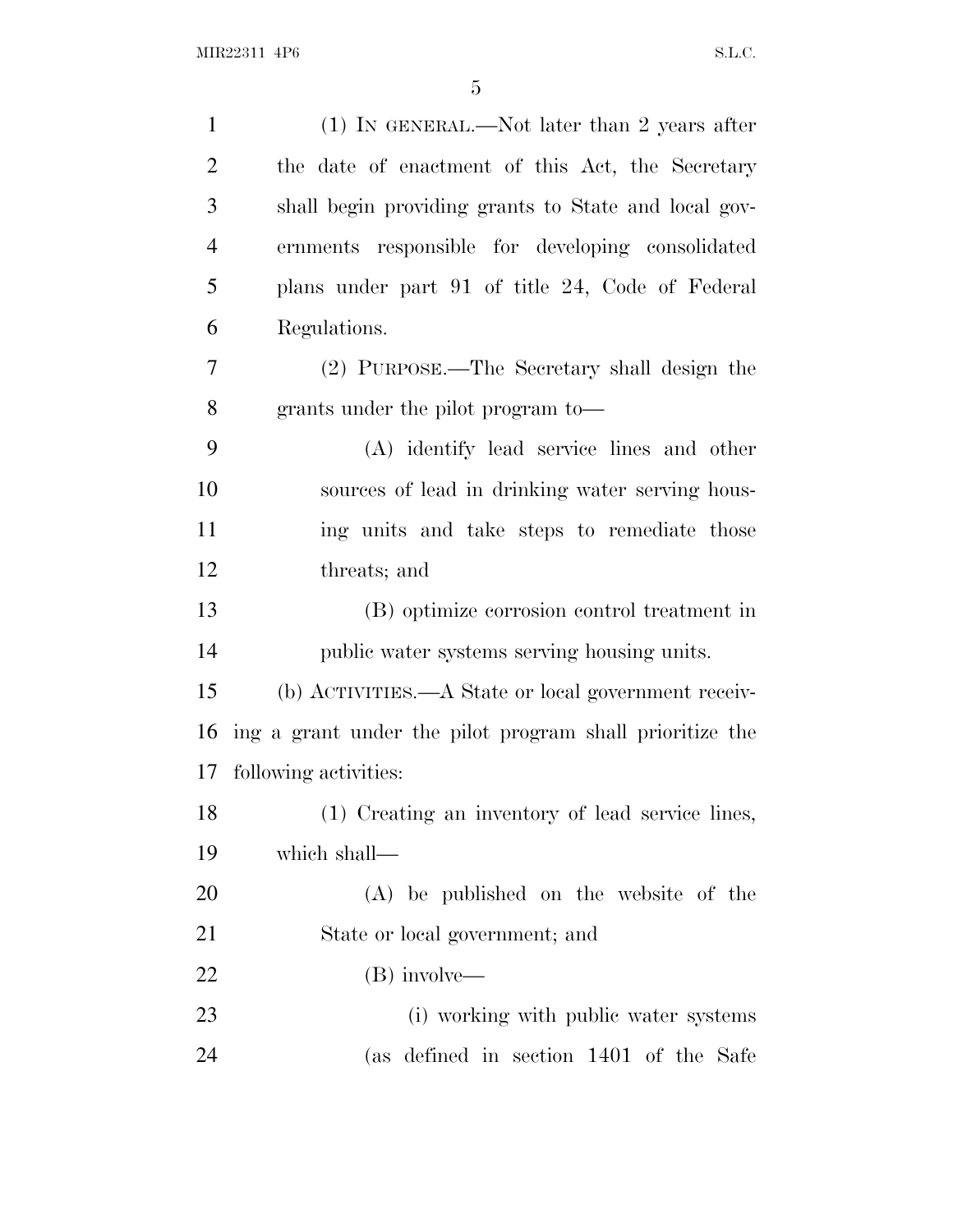| $\mathbf{1}$   | Drinking Water Act (42 U.S.C. 300f))                      |
|----------------|-----------------------------------------------------------|
| $\overline{2}$ | that may have a similar inventory;                        |
| 3              | (ii) inspecting for lead service lines at                 |
| $\overline{4}$ | their entry point into a building using                   |
| 5              | methods that do not disturb the pipe;                     |
| 6              | (iii) conducting an inspection of visi-                   |
| 7              | ble pipes at all access points; and                       |
| 8              | (iv) prioritizing buildings based on the                  |
| 9              | age of the building, historical records, and              |
| 10             | the size of the service line.                             |
| 11             | (2) Testing for lead in the drinking water at             |
| 12             | child care facilities and schools, providing interim      |
| 13             | measures to reduce exposure to the lead, and pro-         |
|                |                                                           |
| 14             | viding remediation, when appropriate.                     |
| 15             | (3) Testing for lead in the drinking water at             |
| 16             | water fountains in public facilities, providing interim   |
| 17             | measures to reduce exposure to the lead, and pro-         |
| 18             | viding remediation, when appropriate.                     |
| 19             | SEC. 7. HEALTHY HOMES AND LEAD HAZARD CONTROL OF-         |
| 20             | FICE.                                                     |
| 21             | (a) IN GENERAL.—The Office of Lead Hazard Con-            |
| 22             | trol and Healthy Homes of the Department shall, when      |
| 23             | providing grants for lead-based paint hazard reduction in |